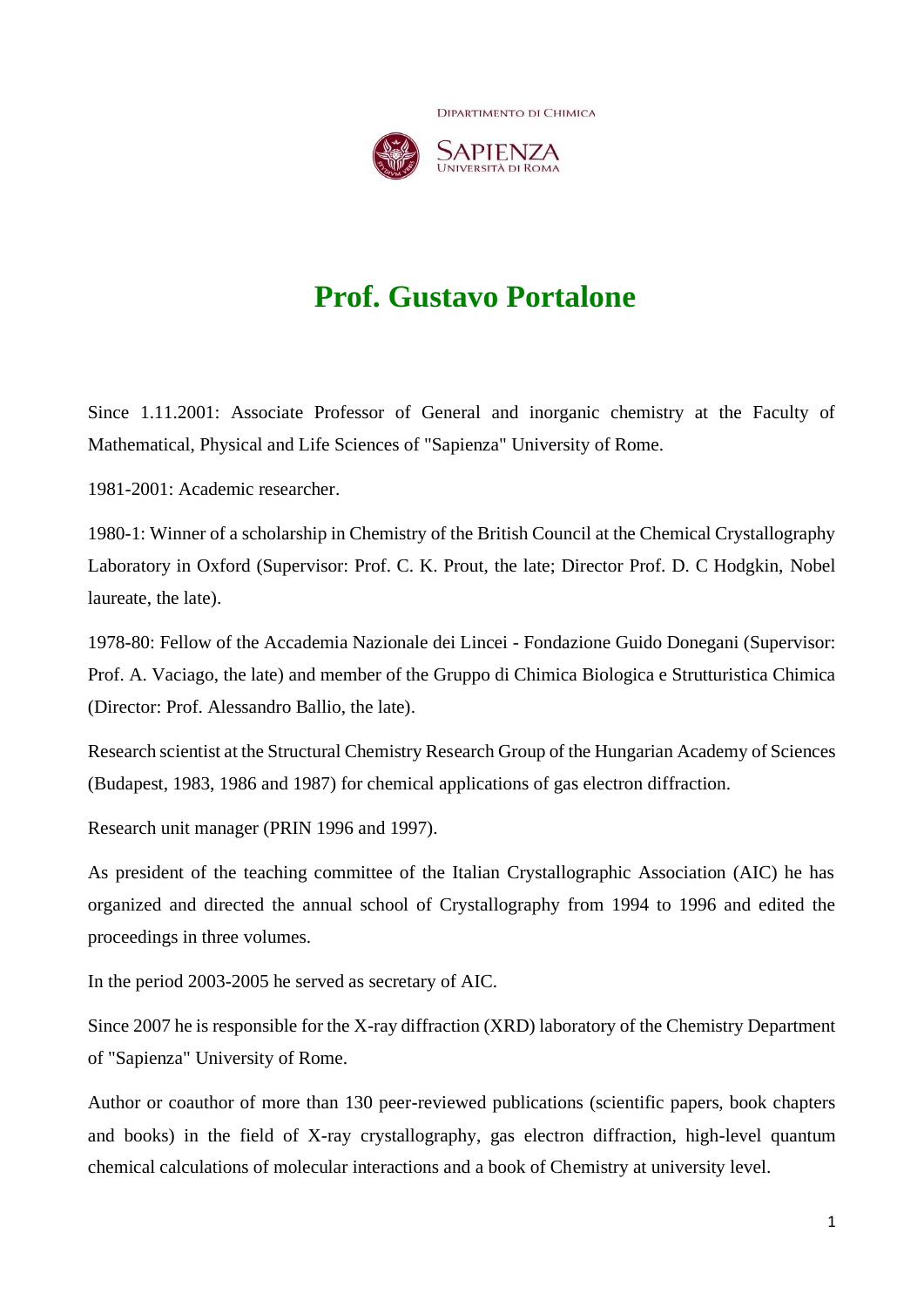Member of the editorial board of the Journal of Chemistry, the Dataset Papers in Chemistry, the Journal of Crystallography, AIMS Materials Science, Crystals and Frontiers in Chemistry.

Referee for Crystals, Molecules, Crystal Growth & Design, Journal of Molecular Structure, Acta Crystallographica, sect B, Acta Crystallographica, sect C, Zeitschrift für Kristallographie.

2018: Guest editor of the special issue of Crystals:"Noncanonical nucleobases".

2019: Guest editor of the special issue of Crystals:"Design, Synthesis, and Structures of Modified RNA/DNA Bases".

2020: Topic editor of the special issue of Frontiers in Chemistry:"Structural Characterization and Analysis of Intercalation, Adsorption and Insertion of Chemical Species into Micro and Nanometric materials".

2021: Guest editor of the special issue of Crystals:"DNA and Small Molecular Complex Crystallization".

2021: Guest editor of the special issue of Molecules:"Halogenated Nucleic Acids".

2022: Guest editor of the special issue of Molecules:"New Trends in Supramolecular Chemistry of Nucleobases".

He teaches General and Inorganic Chemistry (bachelor's degree in Chemistry) and Structural Chemistry (master's degree in Chemistry).

The research of Portalone group lies in the field of supramolecular chemistry and focuses on the design (exploiting molecular recognition through hydrogen and halogen bonds), solid-state synthesis and structure determination of binary/ternary cocrystals of canonical and unnatural DNA/RNA nucleobases *via* the combined approach of SCXRD and PXRD, *ab initio* and molecular dynamics calculations, AFM and thermodynamic measurements. In the solid state, molecular recognition of modified nucleobases *via* hydrogen and halogen bonds has important implications in medicine (drugs against cancer), genetics (synthetic DNA; PAM recognition mechanism) and materials chemistry (DNA-based supercomputers). Public funding received in the period 1991-2021: 359430 euro.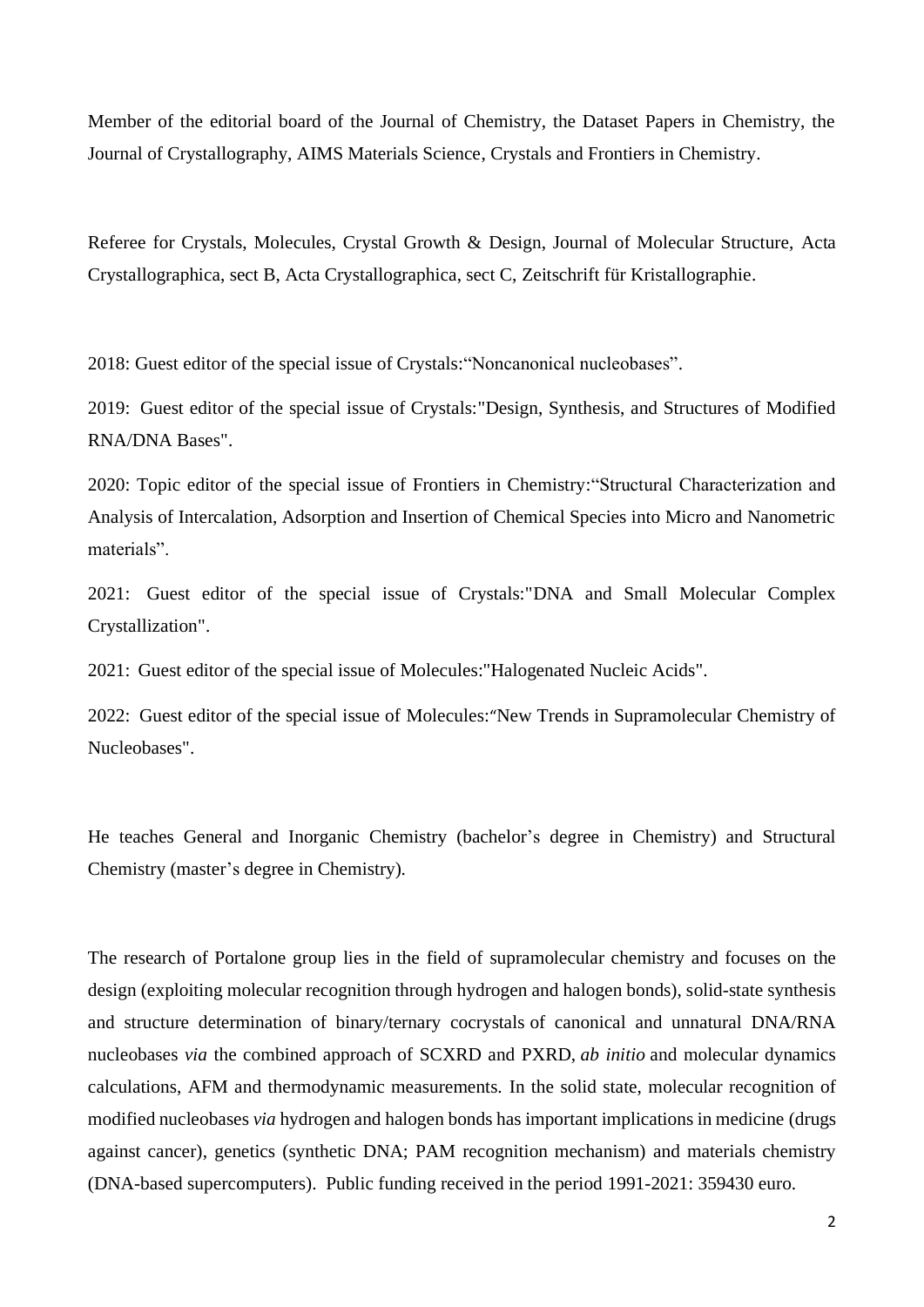

Ministero dell'Università e della Pricerca

SEGRETARIATO GENERALE Direzione generale delle istituzioni della formazione superiore

N: 4723

Gent le Gustavo PORTALONE *E-Mail: [gustavo.portalone@uniroma1.it](mailto:gustavo.portalone@uniroma1.it)*

*Courtesy translation of the original document in Italian language.*

We hereby certify that Gustavo PORTALONE, born in Roma (RM) , achieved the National Scientific qualification as full professor in the Italian higher education system, in the call 2016/2018 (Ministerial Decree n. 1532/2016) for the disciplinary field of 03/B1 - Principles of chemistry and inorganic systems. (Academic Recruitment Field 03/B - Inorganic chemistry and applied technologies, according to the national classification).

The validity of the qualification is ten years<sup>1</sup>, starting from the 04/04/2018 and will expire on the 04/04/2028<sup>2</sup>.

Rome, 16/05/2022

La Dirigente Dott.ssa Maria Giovanna Zilli<sup>3</sup>

*Il Responsabile del procedimento: La Dirigente Dott.ssa Maria Giovanna Zilli*

Ufficio V "Coordinamento dello stato giuridico ed economico del personale universitario" Largo Antonio Ruberti, 1 – 00153 Roma – Tel. 06 9772 7057 PEO: dgistituzioni.ufficio5@mur.gov.it – PEC: dgfis@postacert.istruzione.it

<sup>1</sup> Termine prorogato ai sensi dell'art. 6, co. 4 bis del D.L. 30 dicembre 2021, n. 228, coordinato con la legge di conversione 25 febbraio 2022, n. 15, recante: «*Disposizioni urgenti in materia di termini legislativi*».

<sup>&</sup>lt;sup>2</sup> The list of qualified candidates are always available on the website [https://abilitazione.miur.it](https://abilitazione.miur.it/),"CANDIDATI E RISULTATI" section, by clicking on the year of the session of interest, link "Risultati".

<sup>3</sup> Firma autografa sostituita a mezzo stampa ai sensi e per gli effetti dell'art. 3, co.2, D. Lgs. n.39/1993.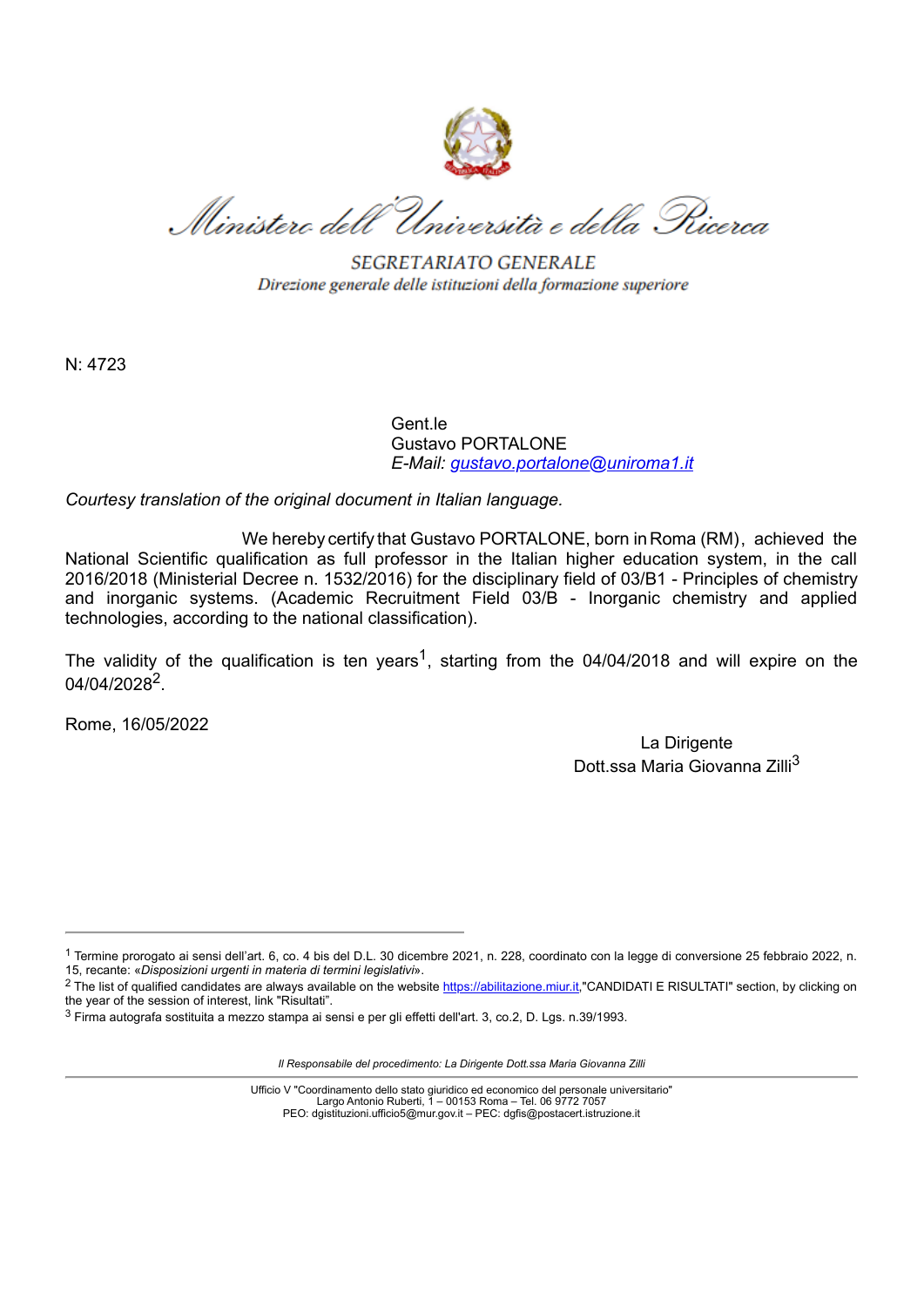## Peer-reviewed Articles

1 - M. Colapietro, A. Domenicano, G. Portalone:"Structural Studies of Benzene Derivatives. VII. The Structure of *p*-Aminobenzoic Acid Hydrochloride". *Acta Cryst*., *B36*, 354 (1980).

2 - M. Colapietro, A. Domenicano, C. Marciante, G. Portalone:"Structural Studies of Benzene Derivatives. IX. The Structures of *p*-Fluoroaniline and *p*-Cyanoaniline Hydrochlorides". *Acta Cryst*., *B37*, 387 (1981).

3 - M. Colapietro, A. Domenicano, C. Marciante, G. Portalone:"*p*-Nitroaniline revisited". *Acta Cryst*., *A37*, 199 (1981).

4 - M. Colapietro, A. Domenicano, C. Marciante, G. Portalone:"Effects of Through-Conjugation on the Molecular Structure of *p*-Nitroaniline". *Z. Naturforsch*., *37b*, 1309 (1982).

5 - M. Colapietro, A. Domenicano, C. Marciante, G. Portalone:"Structural Studies of Benzene Derivatives. XI. The Structure of *p*-Toluidine Hydrochloride". *Acta Cryst*., *B38*, 2825 (1982).

6 - G.B. Marini-Bettolo, M. Nicoletti, I. Messana, M. Nicoletti, M. Patamia, C. Galeffi, J.U. Oguakwa, G. Portalone, A. Vaciago:"Research on African Medicinal Plants - IV. Boonein, a new C-9 Terpenoid Lactone from Alstonia Boonei:a possible precursor in the Indole Alkaloid Biogenesis". *Tetrahedron*, *39*, 2, 323 (1983).

7 - M. Colapietro, A. Domenicano, G. Portalone, Gy. Schultz, I. Hargittai:"Molecular Structure and Ring Distortions of *p*-Dicyanobenzene in the Gas Phase and in the Crystal". *J. Mol. Struct., 112*, 141 (1984).

8 - J. Brunvoll, M. Colapietro, A. Domenicano, C. Marciante, G. Portalone, I. Hargittai: "Molecular Structure of *p*-Methylsulphonyl Benzoic Acid and Methylphenylsulphone: Comparison of X-Ray and Electron Diffraction Results". *Z. Naturforsch., 39b*, 607 (1984).

9 - M. Colapietro, A. Domenicano, C. Marciante, G. Portalone:"Structural Studies of Benzene Derivatives. XII. The Molecular Structure of 3,5-Dimethylbenzoic Acid in the Crystal, and a Comparison with the Gas Phase Structure of Related Molecules". *Z. Naturforsch., 39b*, 1361 (1984).

10 - G. Portalone, Gy. Schultz, A. Domenicano, I. Hargittai:"Molecular Structure and Ring Distortions of Fluorobenzene: an Electron Diffraction Study, and a Comparison with other Experimental and *ab initio* MO Results". *J. Mol. Struct., 118*, 53 (1984).

11 - M. Colapietro, A. Domenicano, G. Portalone, I. Torrini, I. Hargittai, Gy. Schultz:"Molecular Structure and Ring Distortions of *p*-Diisocyanobenzene in the Gaseous Phase and in the Crystal" *J. Mol. Struct., 125*, 19 (1984).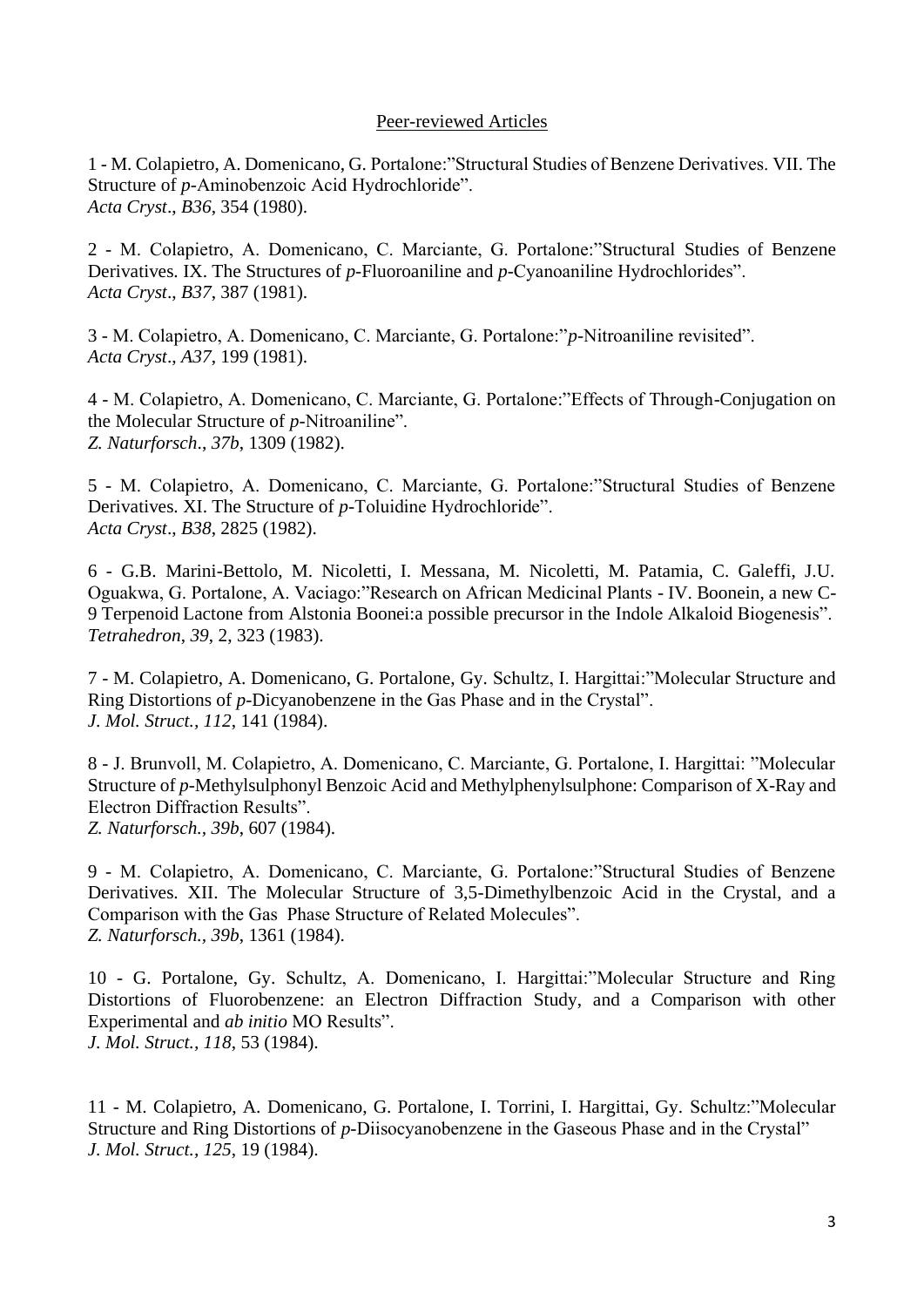12 - M. Colapietro, A. Domenicano, C. Marciante, G. Portalone:"Angular Ring Distortions in Benzene Derivatives: the Effect of the NO<sub>2</sub> and the COOH Substituents". *Acta Cryst., A40*, 98 (1984).

13 - G. Di Maio, G. Portalone, R. Spagna, E. Vecchi, E. Zeuli:"The Molecular Structure of trans 3,6- Dimethyl-6-Phenyltetrahydro-2-Pyrone in the Crystal". *Z. fur Kristall., 175*, 131 (1986).

14 - M. Colapietro, A. Domenicano, G. Portalone, Gy. Schultz, I. Hargittai:"Molecular Structure of *p*-Diaminobenzene in the Gaseous Phase and in the Crystal". *J. Phys. Chem., 91*, 1728 (1987).

15 - G. Portalone, A. Domenicano, Gy. Schultz, I. Hargittai:"Molecular Structure and Ring Distortions of Cyanobenzene: an Electron Diffraction Study". *J. Mol. Struct., 160*, 97 (1987).

16 - C.W. Bock, A. Domenicano, Ph. George, I. Hargittai, G. Portalone, Gy. Schultz: "Benzene Ring Deformation and Rotational Isomerism in Terephthalaldehyde: a Study by Electron Diffraction and Molecular Orbital Calculations". *J. Phys. Chem., 91*, 6120 (1987).

17 - A. Domenicano, I. Hargittai, G. Portalone, Gy. Schultz:"A Gas-Phase Electron Diffraction Study of the Molecular Structure of *sym*-Trihydroxybenzene". *Z. fur Kristall., 185*, 204 (1988).

18 - Gy. Schultz, M. Kolonitz, I. Hargittai, A. Domenicano, G. Portalone:"Molecular Structure and Ring Distortions of *p*-Dibromobenzene as determined by Electron Diffraction". *J. Mol. Struct., 176*, 71 (1988).

19 - A. Domenicano, I. Hargittai, G. Portalone, Gy. Schultz:"Effect of Intermolecular Hydrogen Bonding on the Molecular and Electronic Structure of Hydroxybenzenes". *Acta Chem. Scand., A42*, 460 (1988).

20 - G. Portalone, A. Domenicano, Gy. Schultz, I. Hargittai:"The Molecular Structure of *p*-Benzendithiol as determined by Electron Diffraction". *J. Mol. Struct. (Theochem), 186*, 185 (1989).

21 - A. Domenicano, Gy. Schultz, I. Hargittai, M. Colapietro, G. Portalone, Ph. George, C.W. Bock:"Molecular Structure of Nitrobenzene in the Planar and Orthogonal Conformations: a Concerted Study by Electron Diffraction, X-Ray Crystallography and MO Calculations". *Struct. Chem., 1,* 107 (1990).

22 - M. Colapietro, G. Pagani Zecchini, M. Paglialunga Paradisi, G. Portalone, R. Spagna, I. Torrini:"The X-Ray Molecular Structure of (3*R*,5*S*)-tetrahydro-*2H*-1,4-thiazine-3,5-dicarboxylic Acid". *Acta Cryst., A46,* 185 (1990).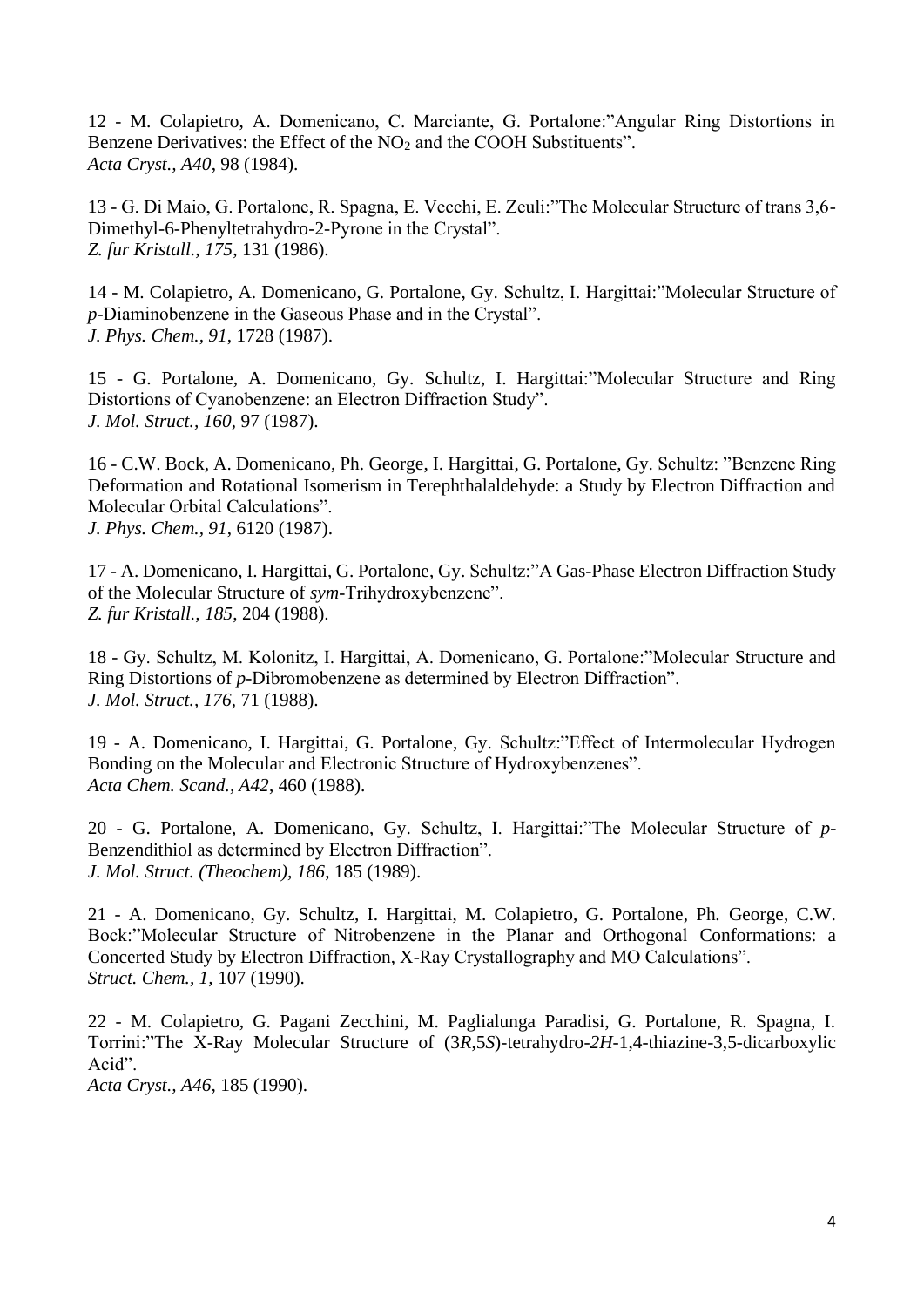23 - F. Ramondo, G. Portalone, L. Bencivenni:"*Ab initio* Determination of the Equilibrium Geometry and Vibrational Frequencies of Borazine". *J. Mol. Struct. (Theochem), 236*, 29 (1991).

24 - F. Ramondo, G. Portalone, A. Domenicano, G. Schultz, I. Hargittai:"Molecular Structure of 1,3,5-Trifluorobenzene:comparison of two Electron Diffraction Studies". *J. Mol. Struct., 269*, 367 (1992).

25 - G. Portalone, G. Schultz, A. Domenicano, I. Hargittai:"Molecular Structure and Ring Distortions of Phenol: an Electron Diffraction Study". *Chem. Phys. Lett., 197*, 482 (1992).

26 - G. Schultz, T. Nagy, G. Portalone, F. Ramondo, I. Hargittai, A. Domenicano: "Molecular Structure of Ethynylbenzene from Electron Diffraction and *Abinitio* Molecular Orbital Calculations". *Struct. Chem., 4,* 183 (1993).

27 - G. Portalone, A. Cassetta, G. Pagani Zecchini, I. Torrini:"Structure of (3*R*,5*R*)-tetrahydro-*2H*-1,4-thiazine-3,5-dicarboxylic Acid Monohydrate". *Acta Cryst., C49*, 976 (1993).

28 - K. Zhou, G. Di Maio, S. Li, G. Portalone, L. Migneco:"Stereochemical Studies on Cyclohexanone Semicarbazone Derivatives. II. Crystal and Molecular Structures of 4-Methyl-Cyclehexanone Semicarbazone and 4-Cyclohexyl-Cyclohexanone Semicarbazone". *J. Struct. Chem., 12*, 43 (1993).

29 - F. Ramondo, G. Portalone, M. Colapietro, L. Bencivenni:"HF-SCF Study of the Ground State Geometry and Harmonic Vibrational Frequencies of Borazine Derivatives". *J. Mol. Struct. (Theochem), 283*, 85 (1993).

30 - F. Ramondo, L. Bencivenni, G. Portalone, A. Domenicano:"Effect of Intermolecular Hydrogen Bonding on the Molecular and Electronic Structures of Imidazole and 1,2,4-Triazole: a Study by *ab initio* Molecular Orbital Calculations". *Struct. Chem., 5*, 1 (1994).

31 - G. Di Maio, S. Li, G. Portalone, K. Zhou, C. Marciante, R. Spagna:"Cyclohexanone Semicarbazone and 4-*tert*-butyl-Cyclehexanone Semicarbazone". *Acta Cryst., C50*, 635 (1994).

32 - F. Ramondo, L. Bencivenni, G. Portalone, A. Domenicano:"Effect of Intermolecular O-H...O Hydrogen Bonding on the Molecular Structure of Phenol: An *ab initio* Molecular Orbital Study". *Struct. Chem., 6*, 37 (1995).

33 - K. Zhou, G. Di Maio, G. Portalone, S. Li:"4-Acetamidocyclehexanone Semicarbazone Dihydrate". *Acta Cryst., C51*, 1844 (1995).

34 - K. Zhou, G. Di Maio, G. Portalone, S. Li:"Crystal and Molecular Structures of 4-Phenyl-Cyclohexanone Semicarbazone". *J. Struct. Chem., 14*, 70 (1995).

22 -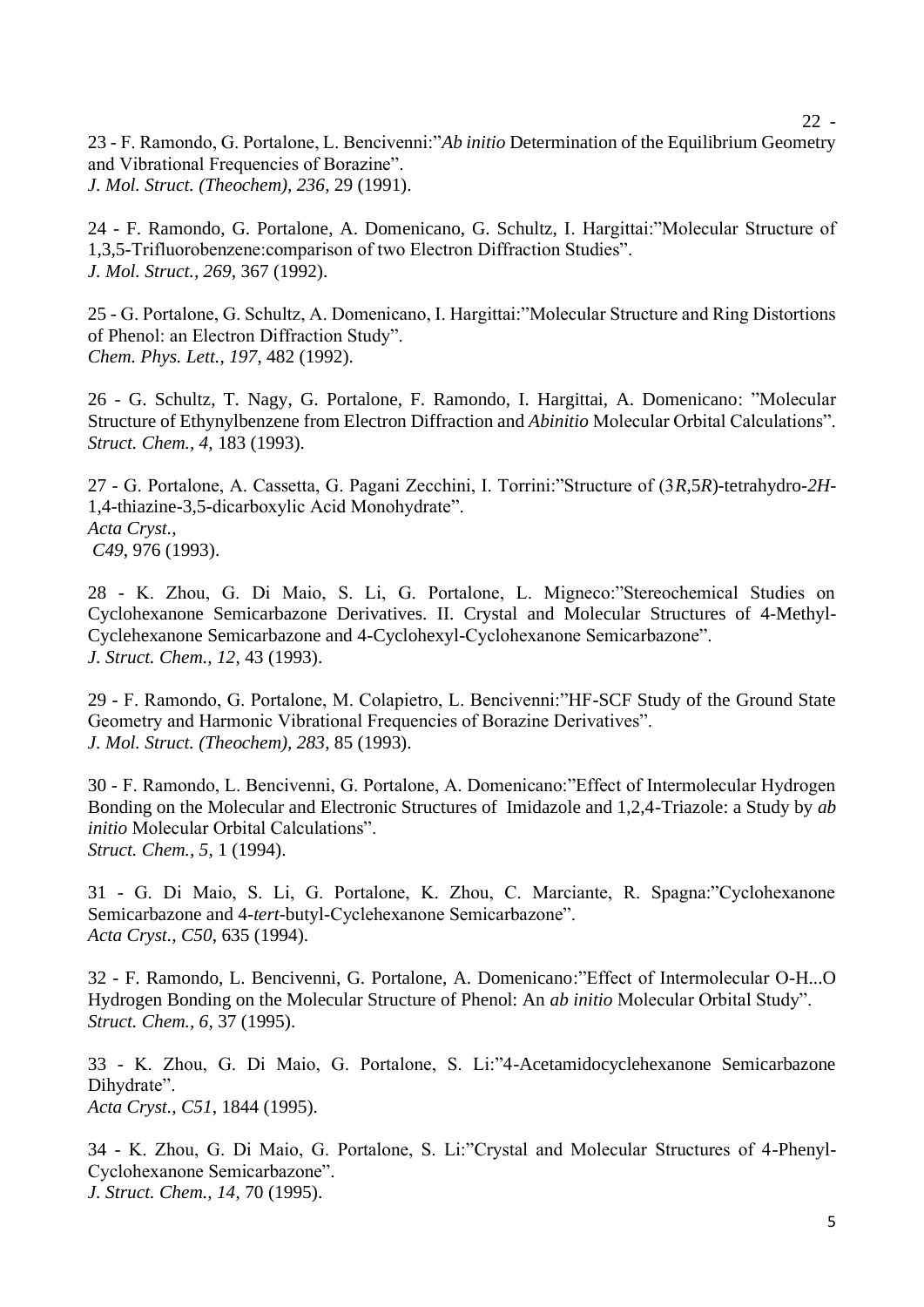35 - C. Pettinari, G. Gioia Lobbia, G. Sclavi, D. Leonesi, M. Colapietro, G. Portalone: "Synthesis and characterization of derivatives of copper(I) with N-donor ligands. I. Crystal Structure of nitrato bis(tri-*p*-tolylphosphine)copper(I)". *Polyhedron, 14*, 1709 (1995).

36 - S. Bernstorff, E. Busetto, C. Gramaccioni, A. Lausi, L. Olivi, F. Zanini, A. Savoia, M. Colapietro, G. Portalone, M. Camalli, A. Pifferi, R. Spagna, L. Barba, A. Cassetta:"The Macromolecular Crystallography Beamline of Elettra". *Rev. Sci. Instrum., 55*, 1661 (1995).

37 – R. Spagna, L. Barba, M. Camalli, A. Cassetta, M. Catricalà, C. Marciante, A. Pifferi, M. Colapietro, G. Portalone:"The four circle diffractometer at ELETTRA". *Acta Cryst.*, *A52* 16 (1996).

38 - A. Domenicano, G. Portalone, F. Ramondo, G. Schultz, I. Hargittai:"Molecular Structure of Aniline in the Gaseous Phase: A concerted Study by Electron Diffraction and *Ab initio* Molecular Orbital Calculations". *Struct. Chem., 7*, 59 (1996).

39 - M. Bossa, M. Colapietro, G.O. Morpurgo, S. Morpurgo, G. Portalone:"X-Ray Structure and AM1 Studies of the Proton Transfer Adduct between 2,5-dihydroxy-*p*-quinone and 4 *N*,*N*dimethylamino pyridine".

*J. Phys. Chem. 100*, 9302 (1996).

40 - C. Pettinari, F. Marchetti, R. Polimante, A. Cingolani, G. Portalone, M. Colapietro: "Synthesis and spectroscopic characterization of new Cu(I) complexes containing triaryl-, tricicloalkylphosphines and heterocyclic anionic or neutral *N*-donor ligands. Crystal and molecular structure of  $(Cy_3P)_2(pzH)$  CuClO<sub>4</sub> CH<sub>3</sub>OH (Cy = cyclohexyl, pzH = pyrazole)". *Inorganica Chim. Acta, 249*, 215 (1996).

41 - A. Domenicano, A. Arcadi, F. Ramondo, A.R. Campanelli, G. Portalone, G. Schultz, I. Hargittai:"Molecular Structure of and Large-Amplitude Substituent Motions in *p*-Diethynilbenzene: a Study by Gas Phase Electron Diffraction and Theoretical Calculations". *J. Phys. Chem., 100*, 14625 (1996).

42 - G. Portalone, F. Ramondo, A. Domenicano, I. Hargittai:"Molecular Structure of Phenylsilane:a Study by Electron Diffraction and *Abinitio* Molecular Orbital Calculations". *J. Organom. Chem.,560*, 183 (1998).

43 - G. Portalone, M. Colapietro, F. Ramondo, L. Bencivenni, A. Pieretti:"The Effect of Hydrogen Bonding on the Structures of Uracil and some Methyl Derivatives by Experiment and Theory". *Acta Chem. Scand., 53*, 57 (1999).

44 - B. Brunetti, V. Piacente, G. Portalone:"Sublimation Enthalpies of some Methyl Derivatives of Uracil from Vapor Pressures Measurements". *J. Chem. Eng. Data*, *45*, 242 (2000).

45 – R. D'Amato, A. Furlani, M. Colapietro, G. Portalone, M. Casalboni, M. Falconieri, M.V. Russo:"Synthesis, characterization and optical properties of symmetrical and unsymmetrical Pt(II) and Pd(II) bisacetylides. Crystal structures of *trans*- $[Pt(PPh<sub>3</sub>)<sub>2</sub>(C=C-C<sub>6</sub>H<sub>5</sub>)(C=C-C<sub>6</sub>H<sub>4</sub>NO<sub>2</sub>)]$ ". *J. Organom. Chem.,627*, 13 (2001).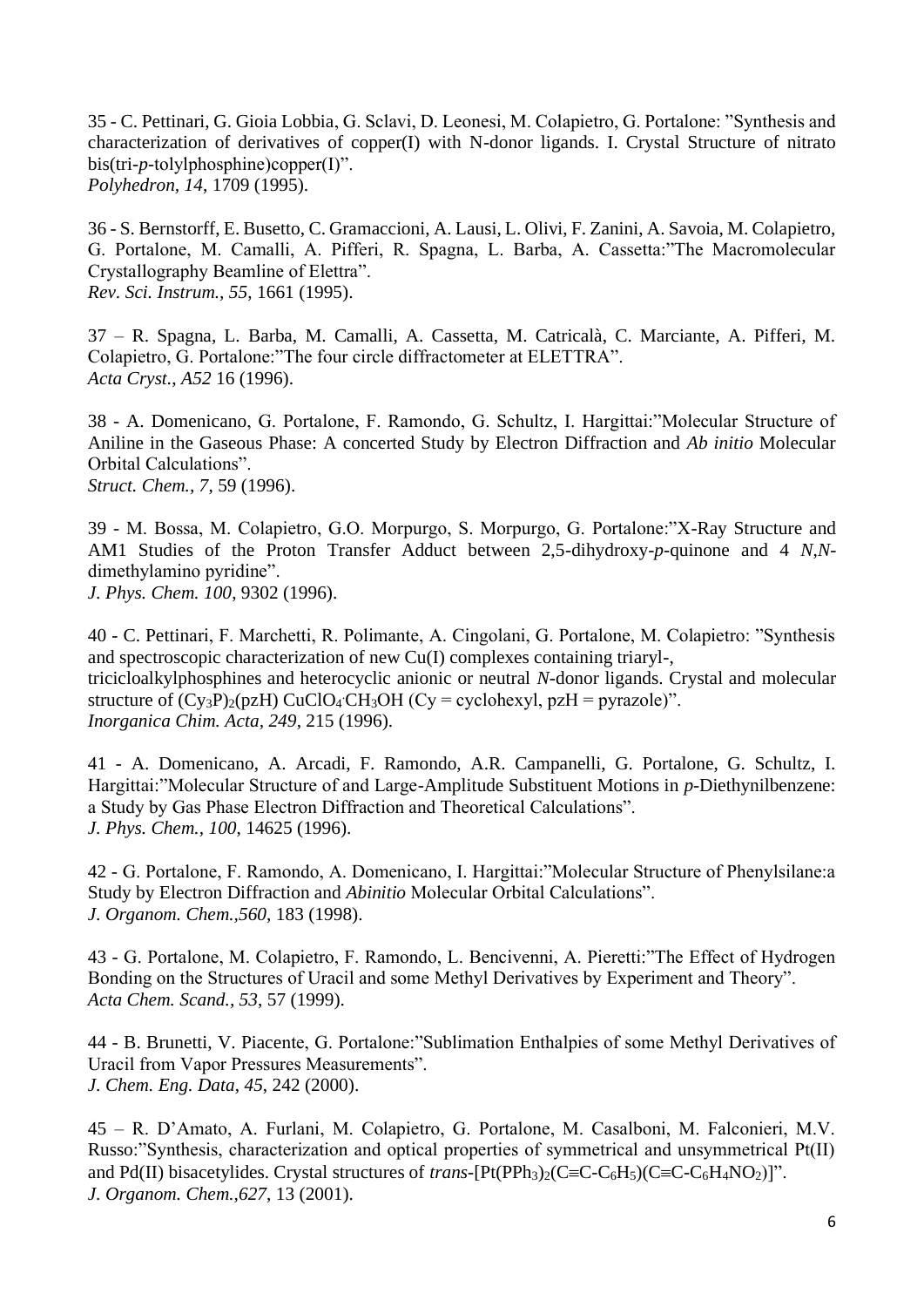46 - B. Brunetti, V. Piacente, G. Portalone:"Sublimation Thermodynamics Parameters for 5- Fluorouracil and its 1-Methyl and 1,3-Dimethyl Derivatives from Vapor Pressures Measurements". *J. Chem. Eng. Data*, *47*, 17 (2002).

47 – C. Bellitto, D. Caschera, M. Colapietro, F. Federici, G. Portalone:"X-ray Single Crystal Structure and Magnetic Properties of Fe[CH<sub>3</sub>PO<sub>3</sub>]. H<sub>2</sub>O: a new Weak Ferromagnet". *Inorg. Chem*., *41*, 709 (2002).

48 - G. Portalone, P. Ballirano, A. Maras:"The crystal structure of 3-methyluracil from X-ray powder diffraction data".

*J. Mol. Struct.,608*, 35 (2002).

49 - B. Masci, M. Colapietro, G. Portalone, S. Saccheo:"1,3-bridged *p*-methyloctahomo tetraoxacalix[4]arene-biscrown-3". *Acta Cryst., C58*, 345 (2002).

50 - E. M. Bauer, C. Bellitto, M. Colapietro, G. Portalone, G. Righini:"Cr[(H3N-(CH2)2PO3](Cl). H2O: X-ray Single-Crystal Structure and Magnetism of a Polar Organic-Inorganic Hybrid Chromium(II) Organophosphonate". *Inorg. Chem*., *42*, 6345 (2003).

51 - G. Portalone, M. Colapietro:"Redetermination of phenylbiguanide hydrochloride". *Acta Cryst., E60*, 1165 (2004).

52 - G. Portalone, M. Colapietro:"First example of cocrystals of polymorphic maleic hydrazide". *J. Chem. Cryst., 34*, 609 (2004).

53 - A. Anillo, A. Altomare, A.G.G. Moliterni, E.M. Bauer,C. Bellitto, M. Colapietro, G. Portalone*,*  G. Righini: "Hydrothermal Synthesis, Structural Characterization and Magnetic Studies of the New<br>Pillared Microporous Ammonium Fe(III) carboxyethylphosphonate:  $INH_4$ Pillared Microporous Ammonium Fe(III) carboxyethylphosphonate: [NH4]  $[Fe<sub>2</sub>(OH) {O<sub>3</sub>P(CH<sub>2</sub>)<sub>2</sub>CO<sub>2</sub>}<sub>2</sub>]''.$ *J. Solid State Chem., 178*, 306 (2005).

54 - C. Conti, P. Mastromarino, P. Goldoni, G. Portalone, N. Desideri:"Synthesis and anti-rhinovirus properties of Fluoro-substituted flavonoids". *Antiv. Chem. & Chemioth.*, *16*, 267 (2005).

55 - G. Portalone:"*p*-Bromoanilinium chloride". *Acta Cryst., E61*, 3083 (2005).

56- E.M Bauer, C. Bellitto, M. Colapietro, S.A. Ibrahim, M.R. Mahmoud, G. Portalone and G. Righini:" Co(II) *n*-Alkyl Phosphonates: Examples of Hybrid Organic-Inorganic Compounds". *Acta Cryst., A61*, 358 (2005).

57 - E.M Bauer, C. Bellitto, M. Colapietro, S.A. Ibrahim, M.R. Mahmoud, G. Portalone and G. Righini:"Layered hybrid organic-inorganic Co(II) alkylphosphonates. Synthesis, crystal structure and magnetism of the first two members of the series:  $[Co(CH_3PO_3)H_2O]$  and  $[Co(C_2H_5PO_3)H_2O]$ ". *Solid State Chem.,179*, 389 (2006). **COVER ISSUE**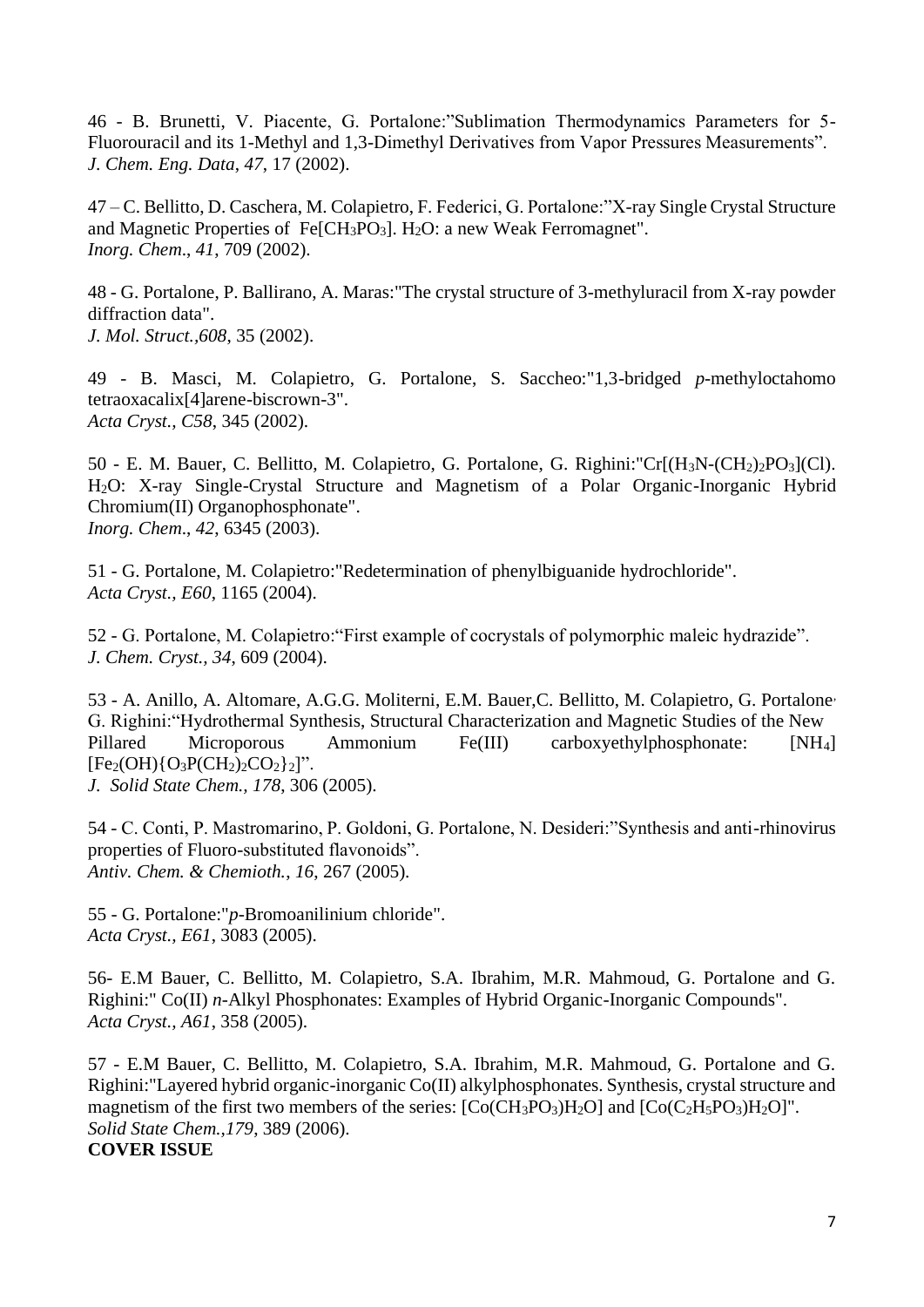58 - G. Portalone, M. Colapietro:"Redetermination of 5-Fluorocytosine monohydrate". *Acta Cryst., E62*, 1049 (2006).

59 - G. Portalone, M. Colapietro:"Redetermination of ammonium oxalate oxalic acid dihydrate". *Acta Cryst., E62*, 4725 (2006).

60 - G. Portalone, M. Colapietro:"Asymmetric base pairing in the complex 5-Fluorocytosinium chloride/5-Fluorocytosine monohydrate". *J. Chem. Cryst*., *37*, 141 (2007).

61 - G. Portalone, M. Colapietro, S. Bindya, M. A. Ashok and H.S. Yathirajan:"5-[3-(Dimethyl amino)propyl]-10,11-dihydro-5H-dibenz[ a, d][7]annulen-5-ol". *Acta Cryst., E63*, 746 (2007).

62 - G. Portalone, M. Colapietro:"The 1:1 cocrystals of the proton-transfer compound dilituric acid / phenylbiguanide hydrate ". *Acta Cryst., C63*, 181 (2007).

63 - G. Portalone, M. Colapietro:"Redetermination of isocytosine". *Acta Cryst., E63*, 1869 (2007).

64 - G. Portalone, M. Colapietro:"The 1:1 complex of cytosine/5-Fluorouracil monohydrate revisited". *Acta Cryst., C63*, 423 (2007).

65 - G. Portalone:"2,4-Diamino-1,3,5-triazine (Guanamine)". *Acta Cryst., E63*, 3232 (2007).

66 - G. Portalone, M. Colapietro:"Unusual *syn* conformation of 5-formyluracil stabilized by supramolecular interactions". *Acta Cryst., C63*, 650 (2007).

67 - M. Cametti, A. Dalla Cort, M. Colapietro, G. Portalone, L. Russo and K. Rissanen:"Evidence of the facile hydride and enolate addition to the imine bond of an Aluminum-Salophen complex". *Inorg. Chem.*, *46*, 9057 (2007).

68 - G. Portalone, M. Colapietro."Hydrogen-bonded supramolecular motifs in the 1:1 monohydrated molecular adduct of acetoguanaminium chloride with acetoguanamine and in 2,4,6 triaminopyrimidinediium dichloride dihydrate". *Acta Cryst.*, *C63*, 655 (2007).

69 - G. Portalone, M. Colapietro:"Nicotinohydrazide". *Acta Cryst., E64*, 304 (2008).

70 - G. Portalone:"Redetermination of 5-Iodouracil". *Acta Cryst., E64*, 365 (2008).

71 - G. Portalone. A. Cassetta, M. Colapietro and S.H. Plattner:" (3*R*,5*S*)-5(3)-Carboxy-3,4,5,6 tetrahydro-2*H*-1,4-thiazin-4-ium-3(5)-carboxylate". *Acta Cryst., E64*, 636 (2008).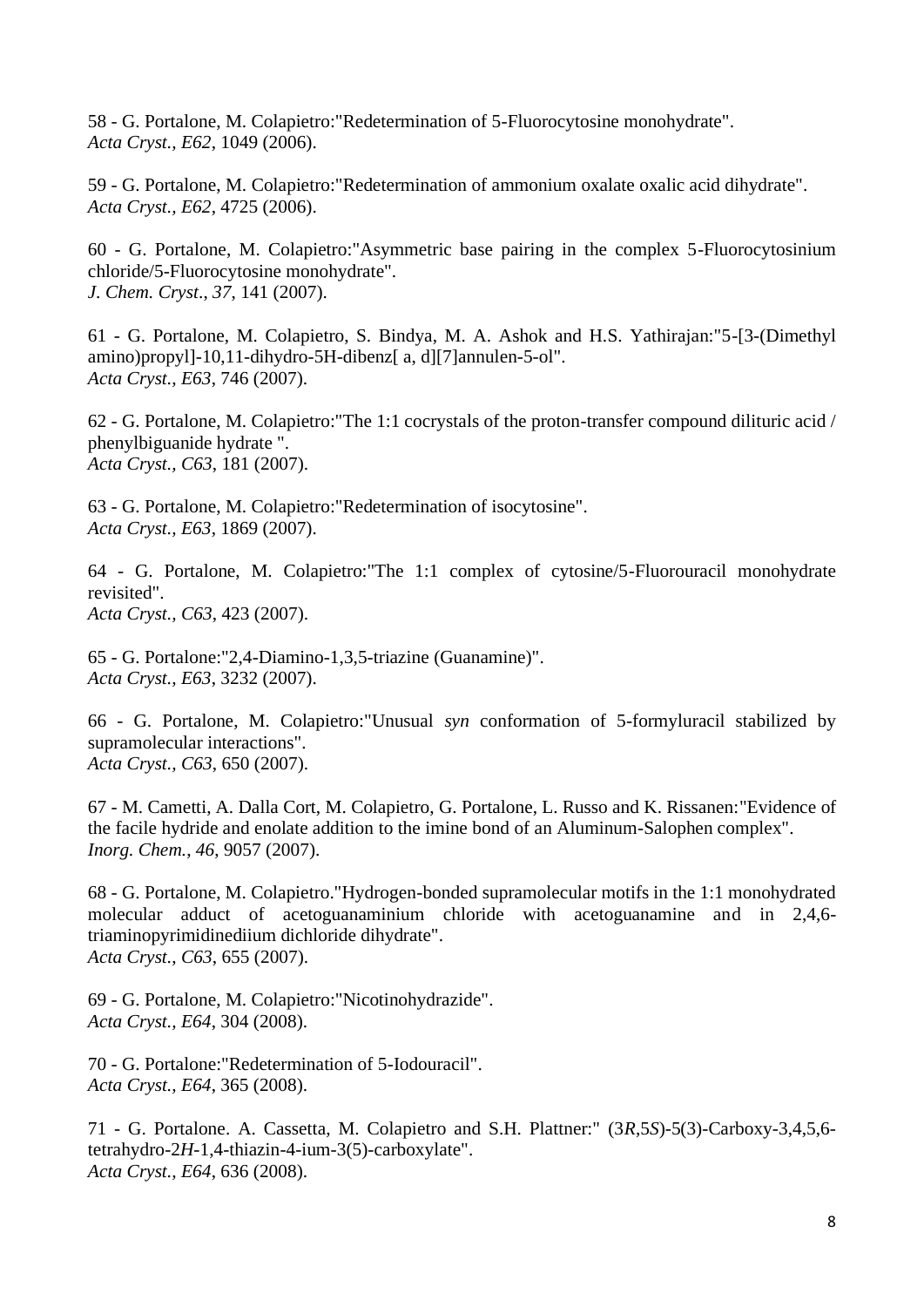72 - G. Portalone:"Redetermination of orotic acid monohydrate". *Acta Cryst., E64*, 656 (2008).

73 - G. Portalone:"Biguanidinium dichloride". *Acta Cryst., E64*, 683 (2008).

74 - G. Portalone:"Redetermination of 3-deazauracil". *Acta Cryst., E64*, 1107 (2008).

75 - G. Portalone:"Benzamidinium tetrahydropentaborate sesquihydrate". *Acta Cryst., E64*, 1282 (2008).

76 - G. Portalone:"Acetoguanamine *N,N*-dimethylformamide solvate". *Acta Cryst., E64*, 1685 (2008).

77 - E. M. Bauer, C. Bellitto, G. Righini, M. Colapietro, G. Portalone, M. Drillon and P. Rabu:"Comparison of the Structure and Magnetic Order in a Series of Layered Ni(II) Organophosphonates, Ni $[(RPO<sub>3</sub>)(H<sub>2</sub>O)]$ ,  $(R = C<sub>6</sub>H<sub>5</sub>, CH<sub>3</sub>, C<sub>18</sub>H<sub>37</sub>)$ ". *Inorg, Chem., 47*, 10945 (2008).

78 - G. Portalone, M. Colapietro:"Solid-phase molecular recognition of cytosine based on protontransfer reaction". *J. Chem. Crystallogr., 39*, 193 (2009).

79 - E. Viola, M.P. Donzello, S. Ciattini, G. Portalone and C. Ercolani:"Tetra-2,3- Pyrazinoporphyrazines with externally appended pyridine rings. VII. Redox Chemistry of Tetrakis 2,3-[5,6-di(2-pyridil)pyrazino]Porphyrazinato-Cobalt(II): Isolation and Characterization of solid pure Co(I), Co(II) and Co(III) complexes." *Eur. J. Inorg. Chem.,* 1600 (2009).

80 - G. Portalone:"Redetermination of 2,6-dimethoxybenzoic acid". *Acta Cryst., E65*, 327 (2009).

81 - G. Portalone:"Redetermination of *o*-nitrobenzoic acid". *Acta Cryst., E65*, 954 (2009).

82 - D. Torino, A. Mollica, F. Pinnen, F. Feliciani, G. Lucente, G. Fabrizi, G. Portalone, P. Davis, J. Lai, S.-W. Ma, F. Porreca and V.J. Hruby."Synthesis and evaluation of new endomorphin-2 analogues containing (Z)-a,b-didehydro-phenylalanine (DzPhe) residues". *J. Med. Chem.*, *53,* 4550 (2010).

83 - G. Portalone:"Supramolecular association in proton-transfer adducts containing benzamidinium cations. (I). Four molecular salts with uracil derivatives". *Acta Cryst., C66*, 295 (2010).

84 - E.M. Bauer, C. Bellitto, P. Imperatori, G. Righini, M. Colapietro, G. Portalone and C. J. Gomez-Garcia: "A Novel 1D-AF Hybrid Organic-Inorganic Chromium(II) Methyl Phosphonate: Synthesis, X-ray Crystal and Molecular Structure and Magnetic Properties". *Inorg. Chem.*, *49*, 7472 (2010).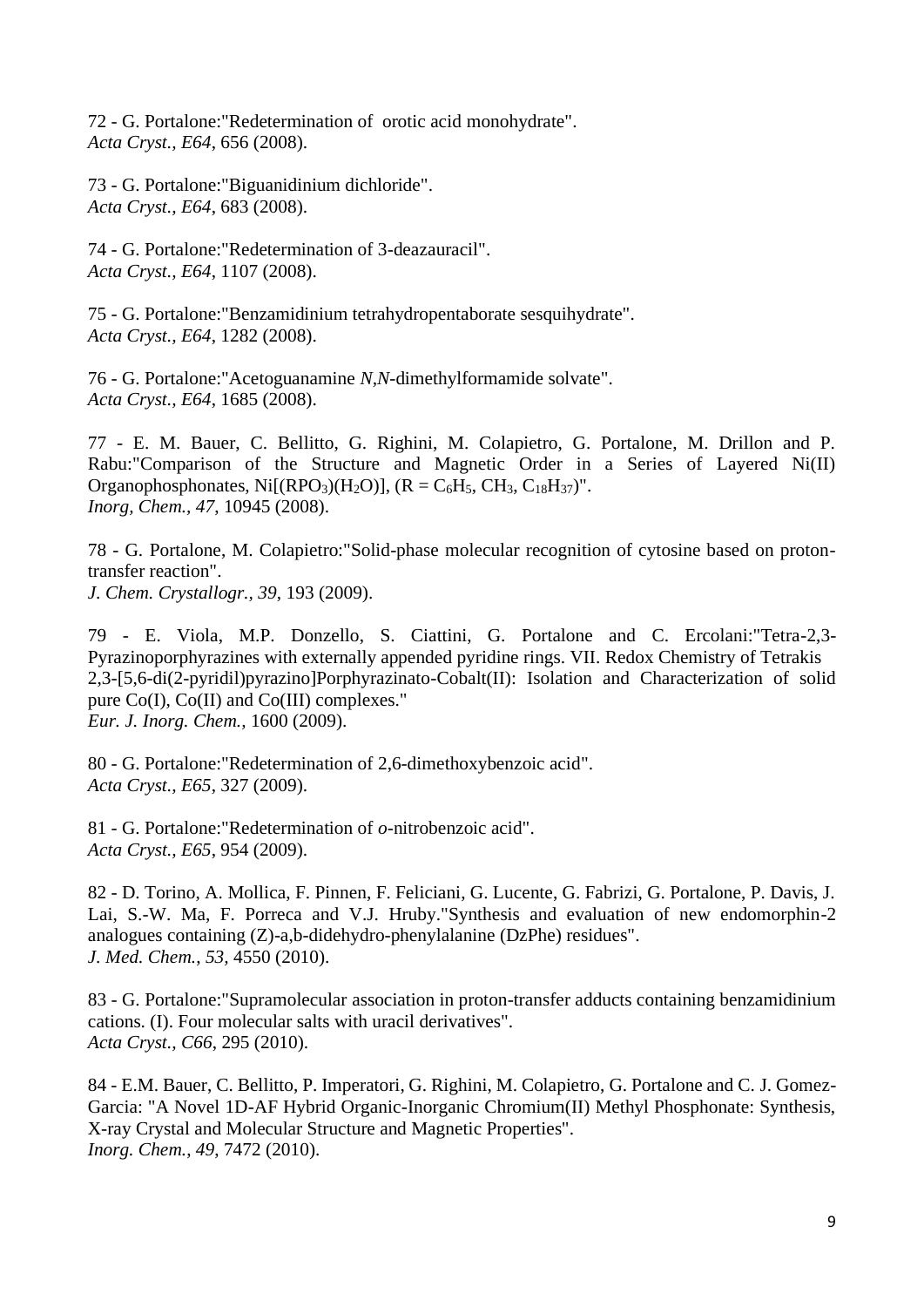85 - G. Portalone, S. Irrera:" Supramolecular structure of unnatural nucleobases: revised structure of (2:1) 6-methylisocytosinium dihydrogen monophosphate adduct". *J. Mol. Struct., 991*, 92 (2011).

86 - G.M. Lombardo, G. Portalone, M. Colapietro, A. Rescifina and F. Punzo:"From the X-rays to a reliable "Low cost" computational structure of caffeic acid: DFT, MP2, HF and integrated molecular dynamics X-ray diffraction approach to condensed phases". *J. Mol. Struct., 994,* 87 (2011).

87 - M. Habgood, S.L. Price, G. Portalone, S. Irrera:"Testing a Variety of Electronic-Structure-Based Methods for the Relative Energies of 5-Formyluracil Crystals". *J. Chem. Theor. Comp.*, *7*, 2685 (2011)

88 - G. Portalone:"Solid-phase molecular recognition of cytosine based on proton-transfer reaction. Part II. Supramolecular architecture in the cocrystals of cytosine and its 5-fluoroderivative with 5 nitrouracil".

*Chem. Centr. J., 5*, 51 (2011).

89 - G. Portalone:"A new polymorph of 2,6-dimethoxybenzoic acid". *Acta Cryst., E67*, 3394 (2011).

90- S. Irrera, M. Habgood, G. Portalone:"Polymorph prediction and molecular modeling of 5 formyluracil". *ACS National Meeting & Exposition*, 147 (2011).

91 - S. Irrera, M. Habgood, G. Portalone:"Ab initio molecular dynamics of 5-formyluracil polymorphs". *ACS National Meeting & Exposition*, 302 (2011).

92 - G. Portalone:"4-Methoxybenzamidinium 2,6-dimethoxybenzoate". *Acta Cryst., E68*, 268 (2012).

93 - G. M. Lombardo, G. Portalone, U. Chiacchio, A. Rescifina and F. Punzo:"Potassium caffeate/caffeic acid co-crystal: the rat race between catecholic and carboxylic moieties in an atypical co-crystal".

*Dalton Trans. 41*, 14337 (2012)

94 - S. Irrera, G. Ortaggi and G. Portalone:"Supramolecular association in proton-transfer adducts containing benzamidinium cations. (II). Concomitant polymorphs of the molecular salt of 2,6 dimethoxybenzoic acid with benzamidine".

Absolute Structure Special Issue of *Acta Cryst., C68*, 447 (2012).

95 - S. Irrera, G. Portalone:"4-Methoxybenzamidinium chloride monohydrate". *Acta Cryst., E68*, 3083(2012).

96 - S. Irrera, G. Portalone:"4-Methoxybenzamidinium hydrogen sulfate". *Acta Cryst., E68*, 3244 (2012).

97 - S. Irrera, G. Portalone:"4-Methoxybenzamidinium acetate". *Acta Cryst., E68*, 3277(2012).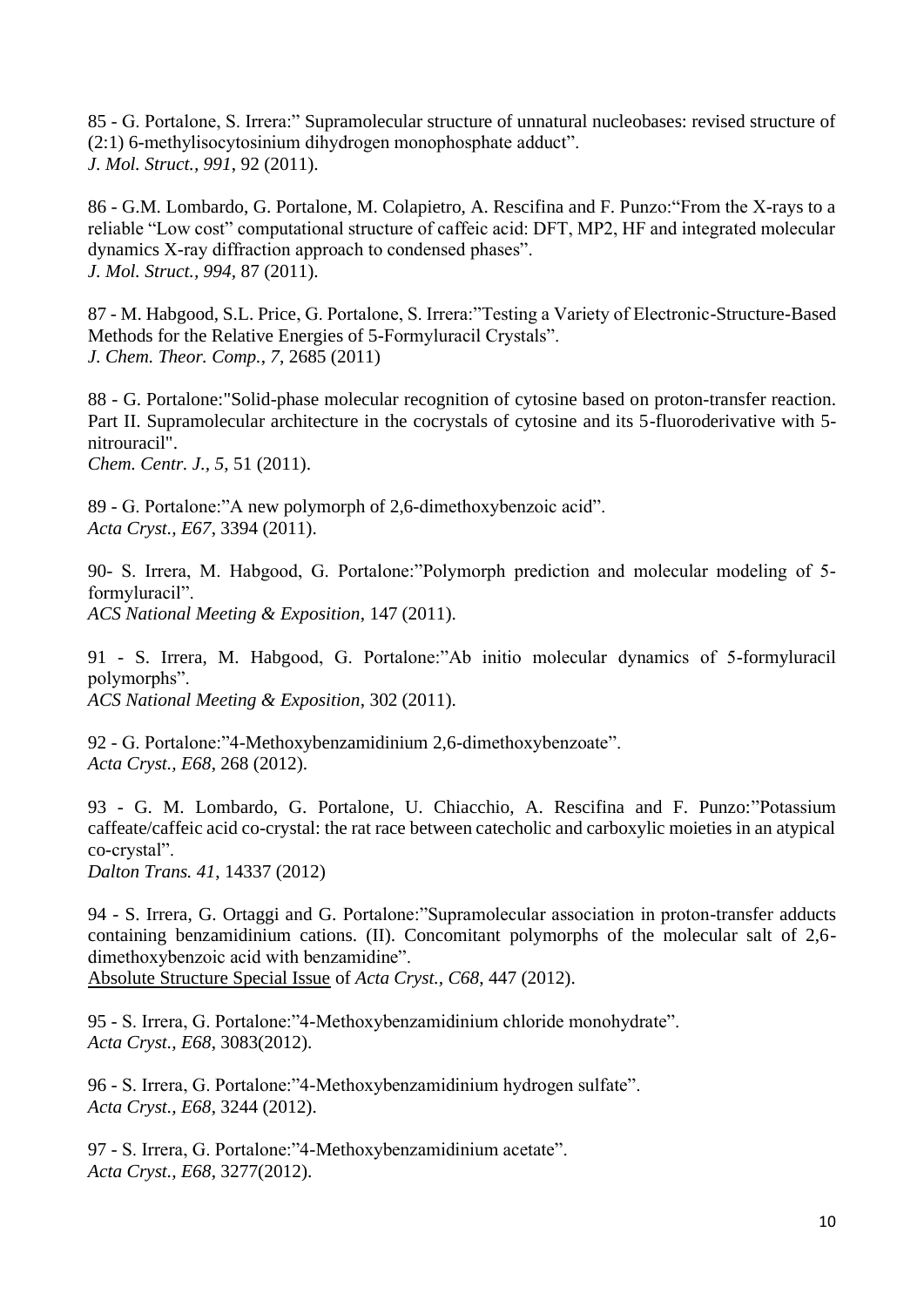98 - S. Irrera, G. Portalone:"4-Methoxybenzamidinium nitrate". *Acta Cryst., E68*, 3334 (2012).

99 - S. Irrera, G. Portalone:"4-Methoxybenzamidinium hydrogen oxalate mono hydrate". *Acta Cryst., E68*, 3350 (2012). 100 - G. Portalone:"Cytosinium orotate dihydrate". *Acta Cryst., E69*, 14 (2013).

101 - S. Irrera, G. Portalone:"4-Methoxybenzamidinium bromide". *Acta Cryst., E69*, 56 (2013).

102 - S. Irrera, A. Roldan, G. Portalone and N.H. De Leeuw:"The role of hydrogen bonding and proton transfer in the formation of uracil networks on the gold (100) surface: a density functional theory approach". *J. Phys. Chem. C*, *117*, 3949 (2013).

103 - S. Irrera, G. Portalone, N. H. De Leeuw:"Chemisorption of uracil on gold surfaces *via* density functional theory". *Surf. Sci.*, *614*, 20 (2013).

104 - G. Portalone:"Benzamidinium 2-methoxybenzoate". *Acta Cryst., E69*, 1114 (2013).

105 - I. Giannicchi, G. Portalone, A. Dalla Cort:"Molecular Aggregation of Novel Zn-salophen pyridin Derivatives". *Supramol. Chem.*, *25*, 709 (2013).

106 - S. Irrera, G. Portalone:"First X-ray diffraction and quantum chemical study of proton-acceptor and proton-donor forms of 5-carboxylcytosine, the last-discovered nucleobase". *J. Mol. Struct., 1050*, 140 (2013).

107 - G. Portalone:"Supramolecular association in proton-transfer adducts containing benzamidinium cations. III. Three molecular salts of 3-methoxy, 4-methoxy and 3,4,5-trimethoxybenzoic acid with benzamidine".

*Acta Cryst., C70*, 225 (2014).

108 - B. Brunetti, S. Irrera, G. Portalone:"Sublimation Enthalpies of 5-Haloderivatives of 1,3- Dimethyluracil". *J. Chem. Eng. Data*, *60*, 74 (2015).

109 - G. Portalone, J. O. Moilanen, H. M. Tuononen, Kari Rissanen:"The Role of Weak Hydrogen Bonds and Halogen Bonds in 5-Halo-1,3-dimethyluracils and their Cocrystals - A Combined Experimental and Computational Study". *Cryst. Growth Des., 16*, 2631 (2016).

110 - N. R. Filipović, S. Bjelogrlić, G. Portalone, S. Pelliccia, R. Silvestri, O. Klisurić, M. Senćanski, D. Stanković, T. R. Todorović, C. D. Muller:"Pro-apoptotic and pro-differentiation induction by 8-quinolinecarboxaldehyde selenosemicarbazone and its Co(III) complex in human cancer cell lines".

*MedChemComm, 7*, 1604 (2016).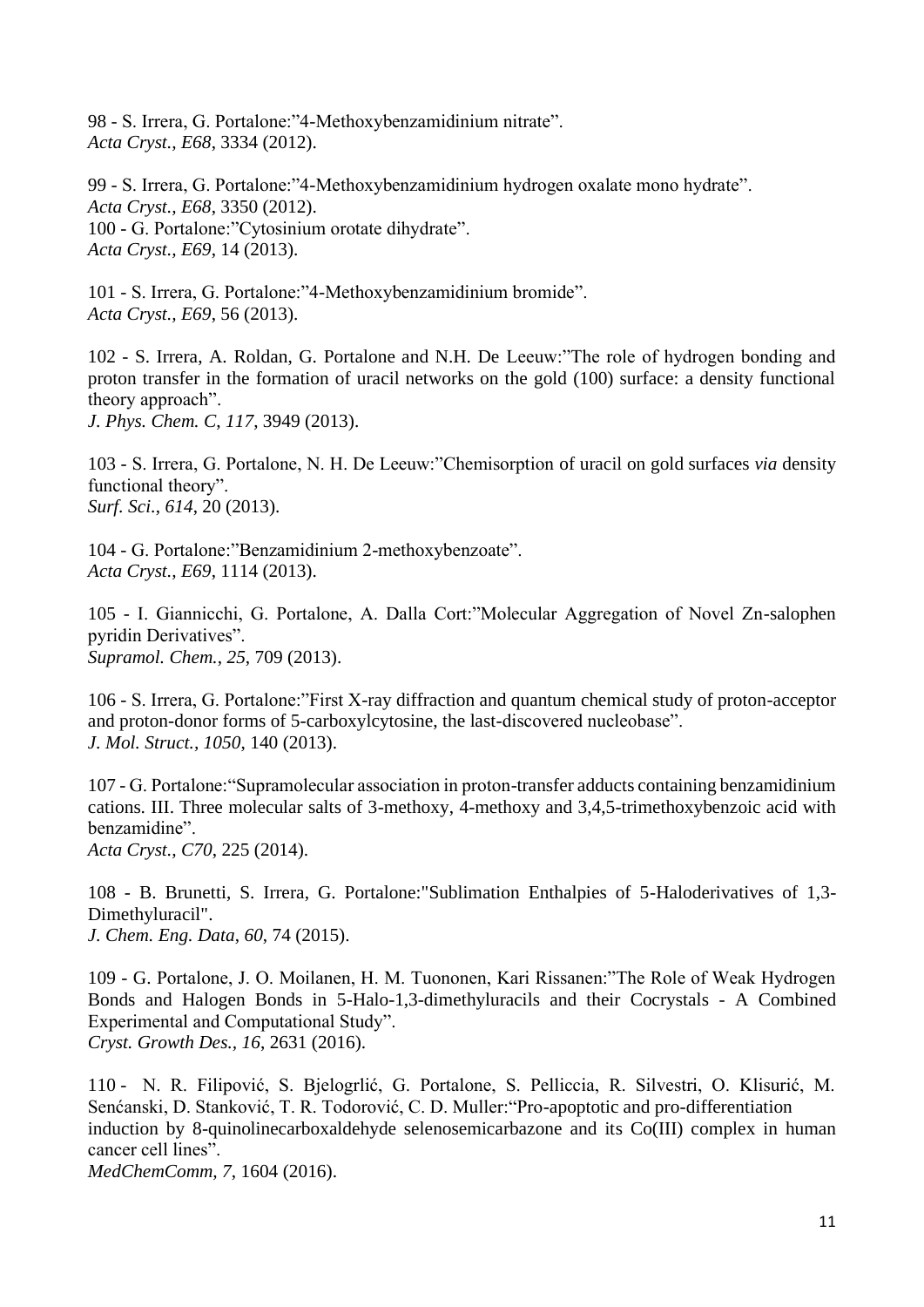111 - T. R. Todorović, J. Vukašinović, G. Portalone, S. Suleiman, N. Gligorijević, S. Bjelogrlić, K. Jovanović, S. Radulović, K. Anđelković, A. Cassar, N. R. Filipović, P. Schembri-Wismayer: "(Chalcogen)semicarbazones and their cobalt complexes differentiate HL-60 myeloid leukaemia cells and are cytotoxic towards tumor cell lines". *MedChemComm, 8*, 103 (2017).

112 – I. S. Djordjević, J. Vukašinović, T. R. Todorović, N. R. Filipović, M. Rodić, A. Lolić, G. Portalone, M. Zlatović, S. Grubišić:"Synthesis, structures and electronic properties of Co(III) complexes with 2-quinolinecarboxaldehyde thio- and seleno-semicarbazone: a combined experimental and theoretical study".

*J. Serb. Chem. Soc., 82*, 825 (2017).

113 – S. Irrera, S. E. Ruiz-Hernandez, M. Reggente, D. Passeri, M. Natali, F. Gala, G. Zollo, M. Rossi, G. Portalone:"Self-assembling of calcium salt of the new DNA base 5-carboxylcytosine". *Appl. Surf. Sc.*, *407*, 297 (2017).

114 - N. D. Rode, A. Arcadi, M. Chiarini, F. Marinelli, G. Portalone:"Gold-Catalyzed Synthesis of Dibenzo[1,5]diazocyne ring from  $\beta$ -(2-Aminophenyl)- $\alpha$ . $\beta$ -vnones". *Adv. Synt. & Cat.*, *359*, 3371 (2017).

115 – G. Righi, R. Pelagalli, V. Isoni, I. Tirotta, M. Marini, M. Palagri, R. Dallocchio, A. Dessì, B. Macchi, C. Frezza, G. Forte, A. Dalla Cort, G. Portalone, Paolo Bovicelli: "Synthesis of potential HIV integrase inhibitors inspired by natural polyphenol structures". *Nat. Prod. Res*., *32*, 1893 (2018).

116 - G. Portalone, K. Rissanen:"Multifacial Recognition in Binary and Ternary Cocrystals from 5- Halouracil and Aminoazine Derivatives". *Cryst. Growth Des., 18*, 5904 (2018).

117 - O. R. Klisurić, [S. J. Armaković, S. Armaković, S. Marković, T. R. Todorović, G. Portalone, N.](https://www.sciencedirect.com/science/article/abs/pii/S0022286019315911?via%3Dihub#!)  [R. Filipović:](https://www.sciencedirect.com/science/article/abs/pii/S0022286019315911?via%3Dihub#!)" Structural and computational study of quinoline-based chalcogensemicarbazones:" *Acta Cryst. A*75, 566 (2019).

118 - G. Portalone:"6-Methyluracil: a redetermination of polymorph (II)". *IUCrData, 4*, x190861 (2019).

119 – G. Portalone:"Site Selectivity of Halogen Oxygen Bonding in 5- and 6-Haloderivatives of Uracil". *Crystals*, *9*, 467 (2019).

120 – O. R. Klisurić, [S. J. Armaković, S. Armaković, S. Marković, T. R. Todorović, G. Portalone, K.](https://www.sciencedirect.com/science/article/abs/pii/S0022286019315911?via%3Dihub#!)  [Novović, J. Lozo, N. R. Filipović:](https://www.sciencedirect.com/science/article/abs/pii/S0022286019315911?via%3Dihub#!)"Structural, biological and in-silico study of quinoline-based chalcogen semicarbazones".

*J. Mol. Struct.*, *1203*, 127482 (2020).

121 – A. Arcadi, M. Aschi, M. Chiarini, F. Marinelli, V. Marsicano, G. Portalone:"Experimental results and computational insight into sequential reactions of β-(2-aminophenyl)-α,β-ynones with aryl isocyanates/benzoyl isothiocyanate".

*Org. Biomol. Chem.*, *18*, 3177 (2020).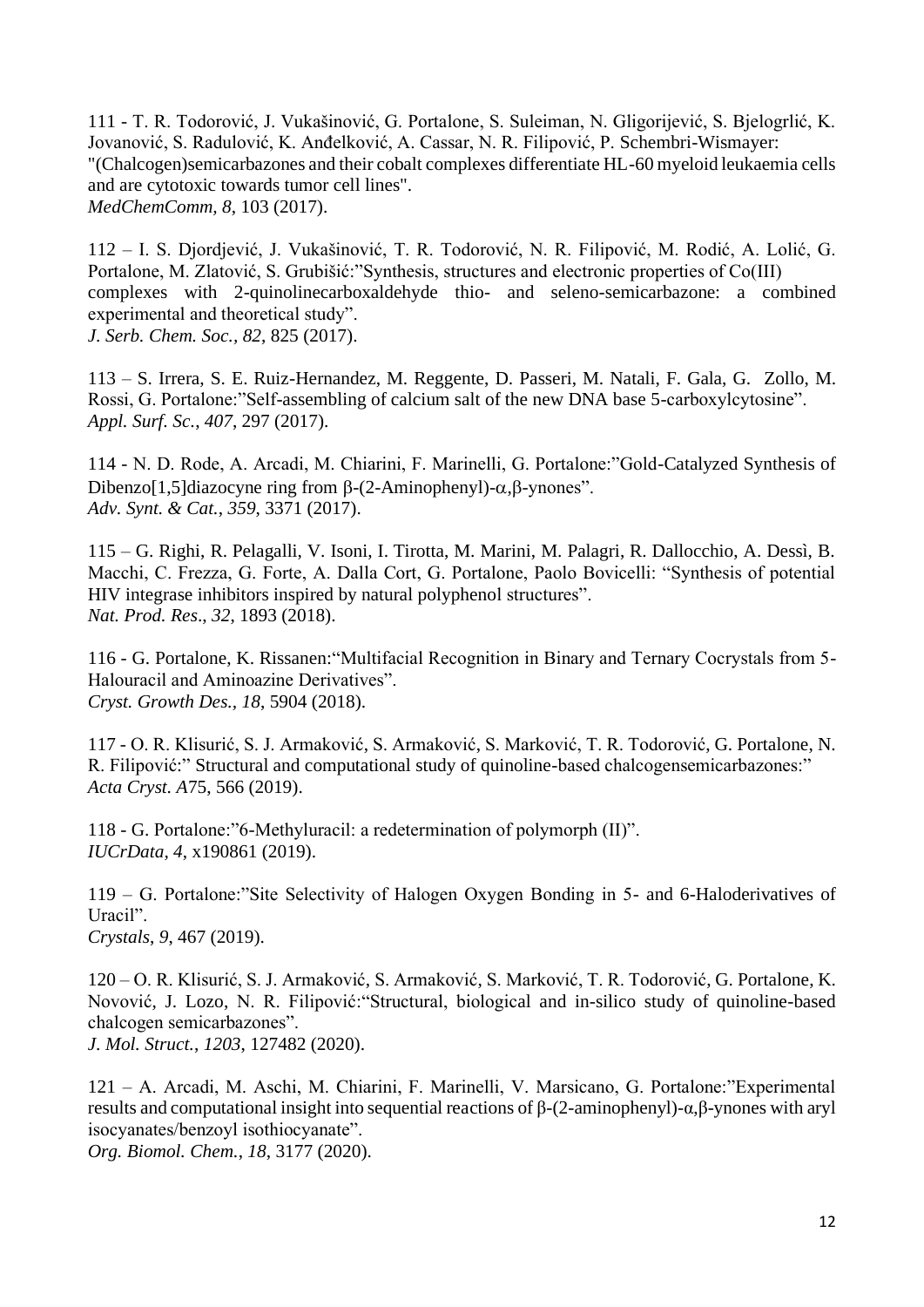122 - G. Portalone:"Crystal structure and Hirshfeld surface analysis of a third polymorph of 2,6-di methoxybenzoic acid". *Acta Cryst., E76*, 1823 (2020).

123 – G. Portalone:"5-Fluorocytosine/Isocytosine Monohydrate. The First Example of Isomorphic and Isostructural Co-Crystal of Pyrimidine Nucleobases". **Editor's Choice article.** *Crystals*, *10*, 999 (2020).

124 – A. Goulielmina, A. Bauzá, L. Gentiluomo, J. M. Cunha Rodrigues, G. Portalone, A. Frontera, K. Rissanen, R. Puttreddy: "Short  $X \cdot \cdot \cdot N$  Halogen Bonds with Hexamethylenetetraamine as the Acceptor".

*Front. Chem., 9*, 623595 (2021).

125 - M. Aschi, G. Toto Brocchi, G. Portalone:"A Combined Experimental and Computational Study of Halogen and Hydrogen Bonding in Molecular Salts of 5-Bromocytosine". **Editor's Choice article.** *Molecules*, *26*, 3111 (2021).

## PAPERS PUBLISHED IN INTERNATIONAL PEER-REVIEWED PROCEEDINGS

P1 - F. Di Rienzo, A. Domenicano, G. Portalone, A. Vaciago:"Benzene Ring Deformations in *para*-Substituted Anisoles" *Izv. Jugosl. cent. kristalogr., Suppl Vol. 11*, *A102* (1976).

P2 - G.B. Marini-Bettolo, C. Galeffi, I. Messana, M. Nicoletti, J.U. Oguakwa, M. Patamia, G. Portalone, K. Prout, A. Vaciago:"The Structure of Boonein, a possible Precursor in the Indole Alkaloid Biogenesis".

*God. Jugosl. cent. krystalogr., Suppl. Vol. 17, S67* (1982).

## GUEST EDITORSHIP

- GE1 "Noncanonical Nucleobases". *Crystals* (2018).
- GE2 "Design, Synthesis, and Structures of Modified RNA/DNA Bases". *Crystals* (2019).
- GE3 "Structural Characterization and Analysis of Intercalation, Adsorption and Insertion of Chemical Species into Micro and Nanometric materials". *Frontiers in Chemistry* (2020).
- GE4 "DNA and Small Molecular Complex Crystallization". *Crystals* (2021).
- GE5 "Halogenated Nucleic Acids". *Molecules* (2021).
- GE6 " New Trends in Supramolecular Chemistry of Nucleobases". *Molecules* (2022).